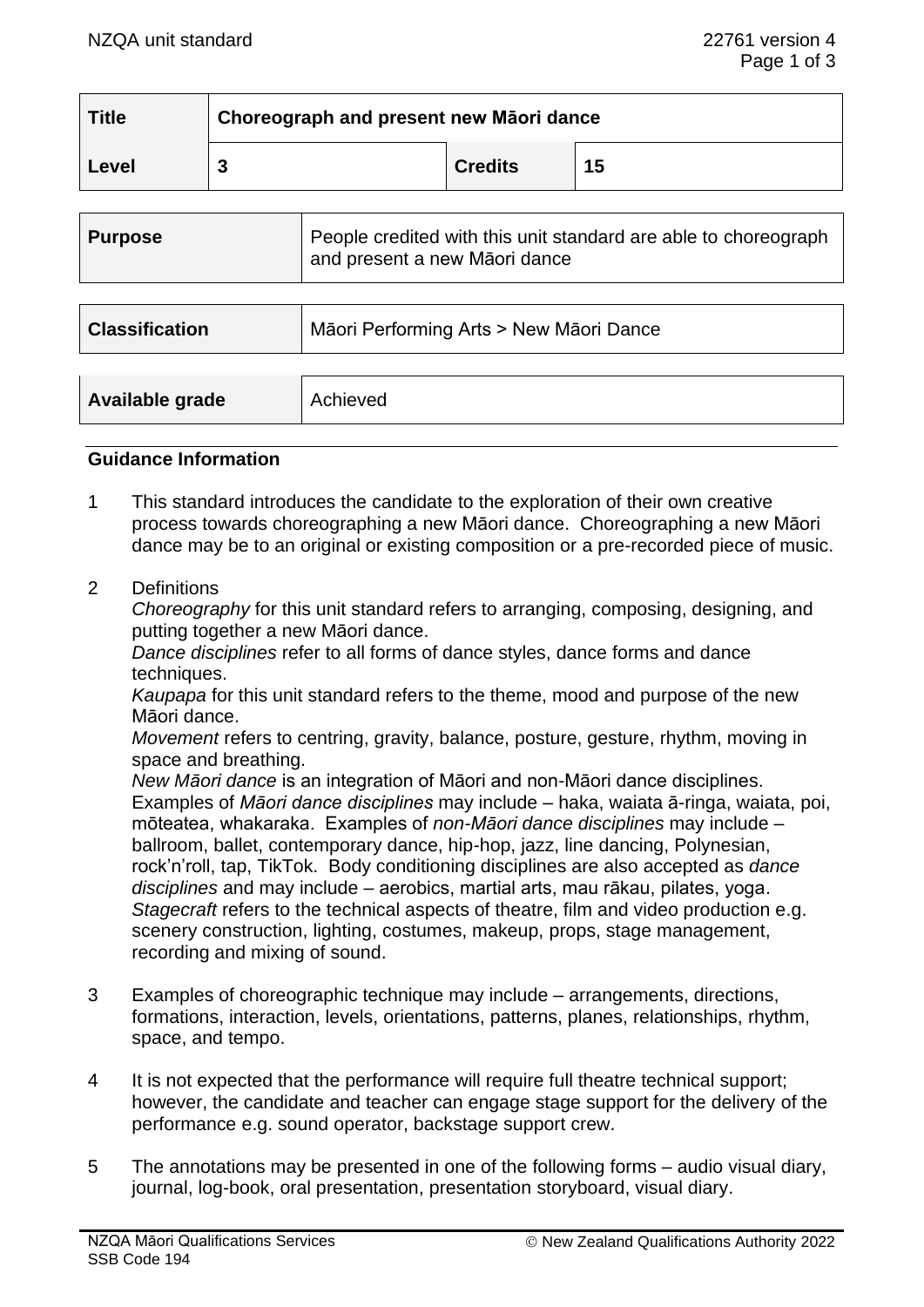6 Assessment

Assessment may take place in a learning environment or in a public performance. Assessment of skills may occur in individual or group settings, but each candidate must demonstrate individual competence.

Collaborative choreography may be used, but assessment must ultimately be based on individual contribution to the work.

To meet the assessment requirements of this unit standard the teacher will assist the candidate to provide the context for learning and experience.

Choreography and presentation must be at least three minutes in length. Iwi variation is incorporated in assessment against this unit standard and refers to special features unique to an iwi.

7 Referencing

All sources of information must be referenced. Referencing will prepare ākonga for academic writing.

8 There is an expectation that basic knowledge of te reo, appropriate pronunciation of kupu Māori, and tikanga will be used during the teaching and assessment of this unit standard.

# **Outcomes and performance criteria**

### **Outcome 1**

Choreograph a new Māori dance.

### **Performance criteria**

- 1.1 A new Māori dance is choreographed with guidance in relation to a kaupapa.
- 1.2 A visual or oral annotation is produced that outlines the new Māori dance choreographic techniques and creative processes.

### **Outcome 2**

Present a new Māori dance choreography.

## **Performance criteria**

- 2.1 A new Māori dance choreography, in relation to a kaupapa, is presented.
- 2.2 The kaupapa of the new Māori dance choreography is communicated within the presentation.
- 2.3 Technical skills are evident in the choreography.
	- Range technical skills include stagecraft, choreographic technique and movement; evidence of at least two examples for each technical skill is required.